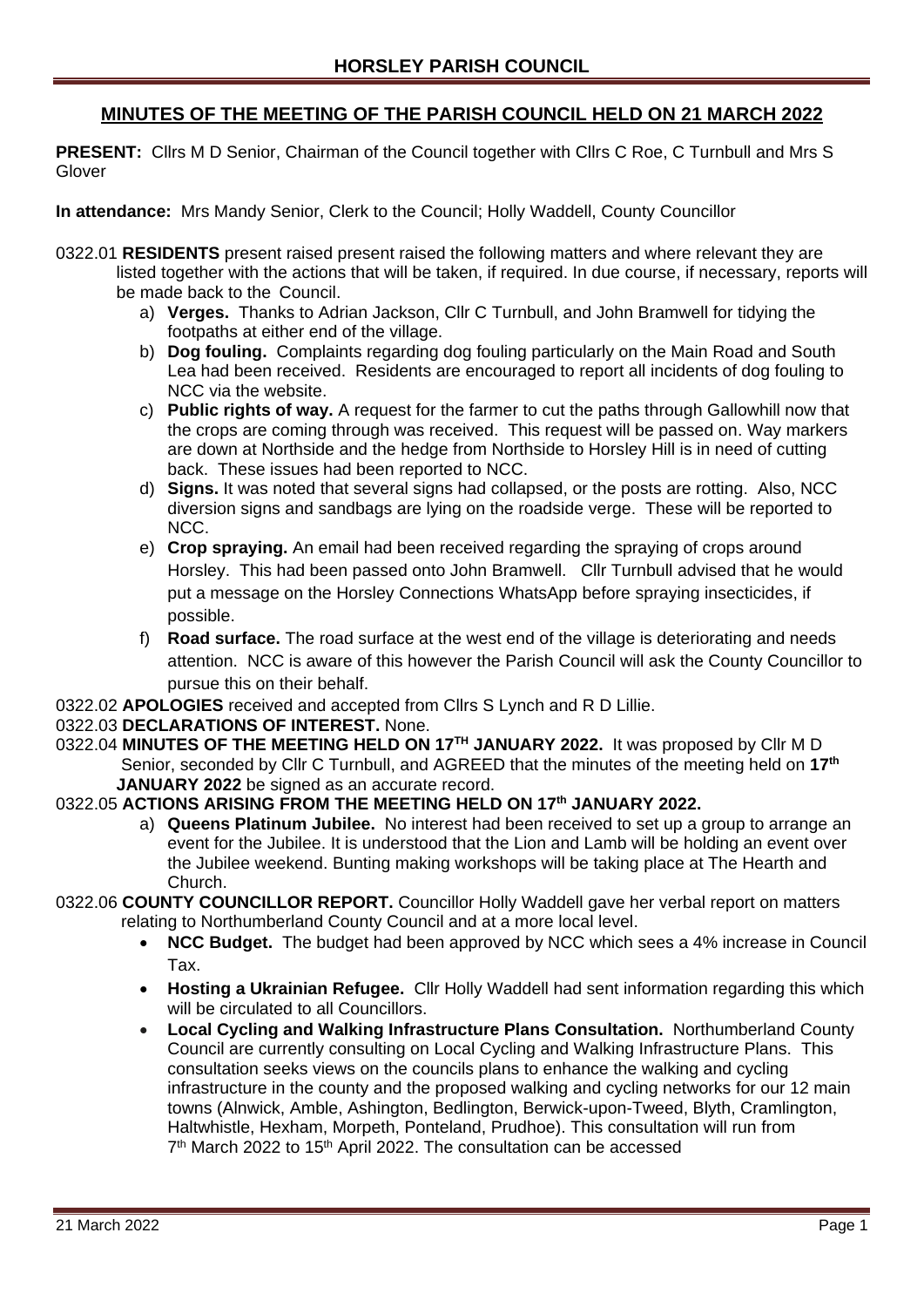at [https://haveyoursay.northumberland.gov.uk/transport/local-cycling-walking-infrastructure](https://gbr01.safelinks.protection.outlook.com/?url=https%3A%2F%2Fhaveyoursay.northumberland.gov.uk%2Ftransport%2Flocal-cycling-walking-infrastructure-plans%2F&data=04%7C01%7Ctracy.aitken%40northumberland.gov.uk%7C4a3a0be54b884cc7a87608da00e3fff0%7Cbb13a9de829042f0a980dc3bdfe70f40%7C0%7C0%7C637823276488534817%7CUnknown%7CTWFpbGZsb3d8eyJWIjoiMC4wLjAwMDAiLCJQIjoiV2luMzIiLCJBTiI6Ik1haWwiLCJXVCI6Mn0%3D%7C3000&sdata=6HQjUiFvjj1g39Bo7Zyt77e6pR%2FzVnqpLCrxitLp1uQ%3D&reserved=0)[plans/.](https://gbr01.safelinks.protection.outlook.com/?url=https%3A%2F%2Fhaveyoursay.northumberland.gov.uk%2Ftransport%2Flocal-cycling-walking-infrastructure-plans%2F&data=04%7C01%7Ctracy.aitken%40northumberland.gov.uk%7C4a3a0be54b884cc7a87608da00e3fff0%7Cbb13a9de829042f0a980dc3bdfe70f40%7C0%7C0%7C637823276488534817%7CUnknown%7CTWFpbGZsb3d8eyJWIjoiMC4wLjAwMDAiLCJQIjoiV2luMzIiLCJBTiI6Ik1haWwiLCJXVCI6Mn0%3D%7C3000&sdata=6HQjUiFvjj1g39Bo7Zyt77e6pR%2FzVnqpLCrxitLp1uQ%3D&reserved=0)

• **White lining.** The H bars that were installed several years ago have now faded. Cllr Waddell advised that she is able to fund from her member's allowance. The clerk will send the original plan showing the different areas.

## 0322.07 **CORRESPONDENCE** received since the January meeting had been circulated to all councillors by email and noted.

- Community Action Northumberland CAN eNews monthly
- National Association of Local Councils Weekly news
- Clerks and Councils Direct Issue 140 March 2022
- Northumberland County Council Local Cycling and Walking Infrastructure Plans **Consultation**
- Northumberland County Council Update Storm Malik 30 January 2022
- Northumberland County Council Storm Dudley and Eunace briefings
- Northumberland County Council Northumberland Local plan Inspector's Report
- Age UK Northumberland Scam Awareness Support and update on services

### 0322.08 **FINANCE**

a) **ACCOUNTS FOR PAYMENT.** It was proposed by Cllr M D Senior, seconded by Cllr C Roe and AGREED to approve the expenditure on the list circulated.

| <b>PAYEE</b>              | <b>DESCRIPTION</b>     | <b>NET OF</b> | <b>VAT</b> | <b>CHEQUE</b> | <b>CHEQUE</b> |
|---------------------------|------------------------|---------------|------------|---------------|---------------|
|                           |                        | <b>VAT</b>    |            | <b>AMOUNT</b> | <b>NO</b>     |
| Amazon                    | Portable hard drive    | 47.50         |            | 47.50         | <b>BACS</b>   |
| Amazon                    | Tree planting soil     | 15.25         | 2.54       | 12.71         | <b>BACS</b>   |
| Mrs A Senior              | Salary                 | 411.03        |            | 411.03        | <b>SO</b>     |
| <b>HM Revenue Customs</b> | <b>PAYE</b>            | 102.60        |            | 102.60        | <b>BACS</b>   |
| Mrs A Senior              | Play area inspections  | 75.00         |            | 75.00         | <b>BACS</b>   |
| Horsley WI Hall           | Hall rent - March 2022 | 20.00         |            | 20.00         | <b>BACS</b>   |
| <b>Income</b>             |                        |               |            |               |               |
| Lloyds Bank               | Interest               | 0.07          |            | 0.07          | 10.02.21      |
| Lloyds Bank               | Interest               | 0.07          |            | 0.07          | 10.03.22      |

### 0322.09 **PLANNING**

a) **PLANNING DECISIONS.** It was AGREED that the Council receive the details of the Planning Decisions made by Northumberland County Council, in accordance with the list circulated. **b) PLANNING APPLICATIONS.** 

| <b>REFERENCE</b>        | <b>ADDRESS</b>                         | <b>DESCRIPTION</b>                                                                                                                                                                                    | <b>DECISION</b>      |
|-------------------------|----------------------------------------|-------------------------------------------------------------------------------------------------------------------------------------------------------------------------------------------------------|----------------------|
| 21/03088/FUL            | Northumbrian<br>Water, Ovingham        | Installation of temporary construction<br>compound and associated temporary<br>buildings                                                                                                              | <b>GRANTED</b>       |
| 22/00319/FUL            | Vallum Farm, East<br><b>Wallhouses</b> | Retrospective – change of use of area<br>of field to create track                                                                                                                                     | Decision<br>awaited  |
| 22/00383/FUL            | Slate House,<br>Welton                 | Application to allow for opening of<br>original window on west elevation of<br>outbuilding and alter internal layout.<br>Replacement of gates and new fencing<br>to existing western entrance to yard | Decision<br>awaited. |
| 22/00621/FUL            | The Old Post<br>Office, Horsley        | Extension of side porch, adaptation of<br>garage to annexe, construction of flat<br>roof link between garage and main<br>house                                                                        | Decision<br>awaited  |
| APP/P23935/C/22/3292643 | <b>Horsley Banks</b><br>Farm, Horsley  | Unauthorised stable building                                                                                                                                                                          | <b>APPEAL</b>        |

### 0322.10 **VILLAGE ISSUES.**

a) **A69 SLIP ROAD.** Several incidents of cars overshooting the T junction and crashing into the field opposite the junction had occurred in the last few months. It was suggested that